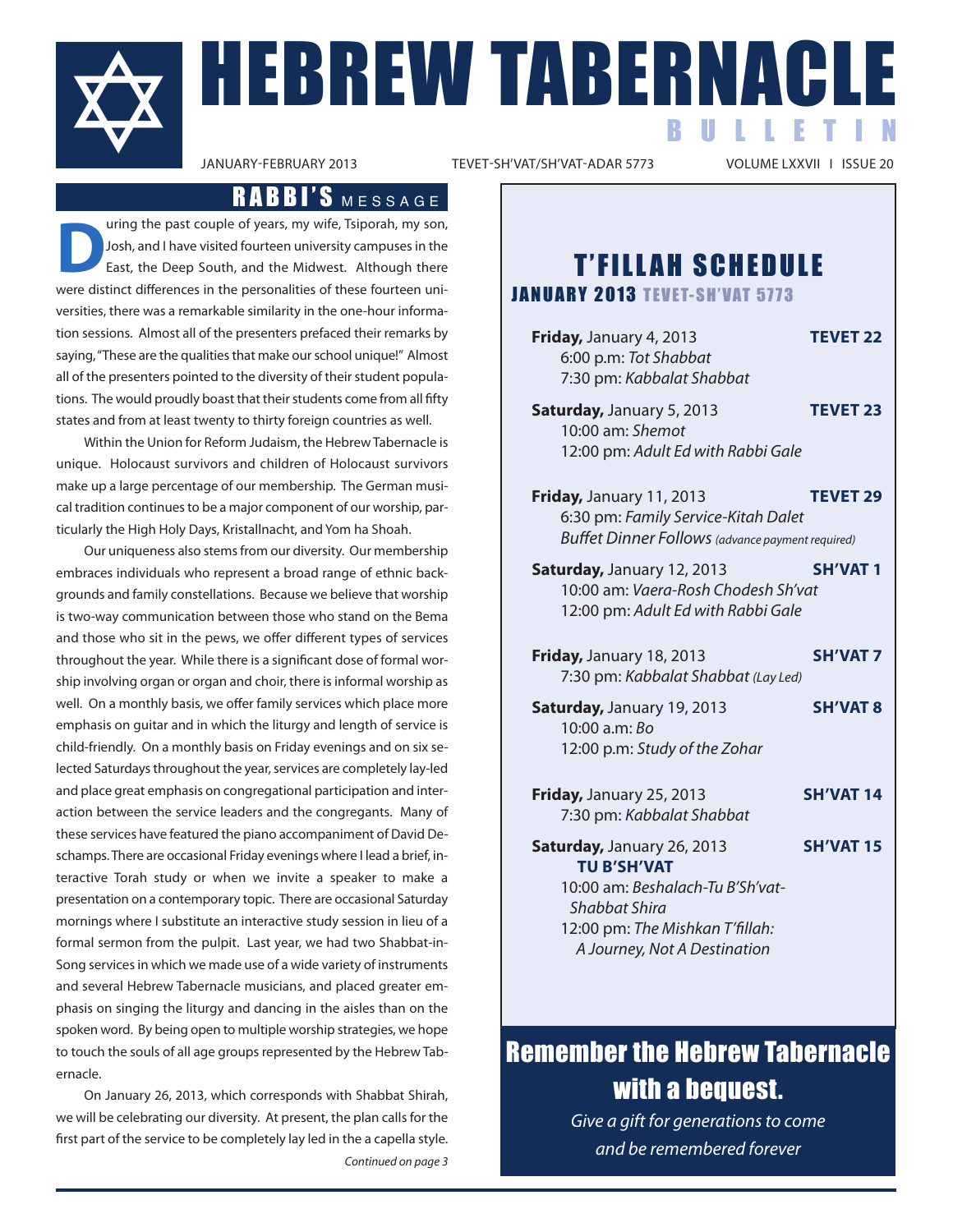

# **HEBREW TABERNACLE CONGREGATION**

A Liberal Congregation & Progressive Community Center

| RebJeff99@yahoo.com                                              |
|------------------------------------------------------------------|
|                                                                  |
| jfinkel@huc.edu                                                  |
| Dr. Robert L. Lehman, z"l Rabbi Emeritus                         |
| Margaret MoersWenigRabbi Emerita, Beth Am                        |
|                                                                  |
| mwenig@huc.edu                                                   |
|                                                                  |
| rselig@lycos.com                                                 |
|                                                                  |
| hamburg@nyp.org                                                  |
|                                                                  |
| jslcsw@aol.com                                                   |
|                                                                  |
| ren_27@rocketmail.com                                            |
|                                                                  |
| jeff.burak@gmail.com                                             |
|                                                                  |
| Lcytryn@gmail.com                                                |
|                                                                  |
|                                                                  |
| mark.hamburgh2@verizon.net                                       |
|                                                                  |
| susan_gellert@yahoo.com                                          |
|                                                                  |
| marxnewyork@gmail.com                                            |
| Richard Ehrenreich  Men's Club President                         |
| rehrenreichusa@nyc.rr.com                                        |
|                                                                  |
| presbetham@gmail.com                                             |
|                                                                  |
| skhspr@gmail.com                                                 |
|                                                                  |
|                                                                  |
|                                                                  |
| htoffice@nyc.rr.com                                              |
| Rita Hamburgh Chair, Outreach & Membership Committee             |
| hamburg@nyp.org                                                  |
| Hannah EisnerChair, Chesed Committee                             |
| HTchesed@gmail.com                                               |
| Youth & Family Committee htoffice@nyc.rr.com                     |
| Harriet Bailer, Diana Douglas & Regina Gradess GoldWing Curators |
|                                                                  |
| EHBailer@aol.com;dianaddouglas@hotmail.com;                      |
| ReginaG99@gmail.com<br>Web address: www.hebrewtabernacle.org     |

Published bi-monthly by the Hebrew Tabernacle of Washington Heights 551 Fort Washington Ave. New York, NY 10033-1908 A Member of the Union for Reform Judaism

Deadline for inclusion in the March-April Bulletin is February 1st Material received after that date will be held until the May-June issue. *hto!ce@nyc.rr.com*

# **T'FILLAH SCHEDULE**

### **FEBRUARY 2013 SH'VAT-ADAR 5773**

**Friday,** February 1, 2013 **SH'VAT 21** 5:30 pm: Hands-on Activity 6:30 am: Family Service-Kitah Hay Buffet Dinner Follows (advance payment required) **Saturday,** February 2, 2013 **SH'VAT 22** 10:00 am: Yitro 12:00 pm: Adult Ed with Rabbi Gale **Friday,** February 8, 2013 **SH'VAT 28** 6:00 pm: Tot Shabbat 7:30 pm: Kabbalat Shabbat **Saturday,** February 9, 2013 **SH'VAT 29** 10:00 am: BA: At Home Service 10:00 am: HT: Mishpatim-Shabbat Shekalim 10:15 am: Junior Congregation 12:00 pm: Adult Ed with Rabbi Gale **Friday,** February 15, 2013 **ADAR 5** 7:30 pm: Kabbalat Shabbat **Saturday,** February 16, 2013 **ADAR 6** 10:00 am: Terumah 12:00 pm: Study of the Zohar **Friday,** February 22, 2013 **ADAR 22** 7:30 pm: Kabbalat Shabbat **Saturday,** February 23, 2013 **ADAR 23** 10:00 am: Tetzaveh-Shabbat Zachor 12:00 pm: The Mishkan T'fillah: A Journey, Not a Destination 6:00 pm: Purim Family Service 6:45 pm: Chai for a Pie and Purimshpiel

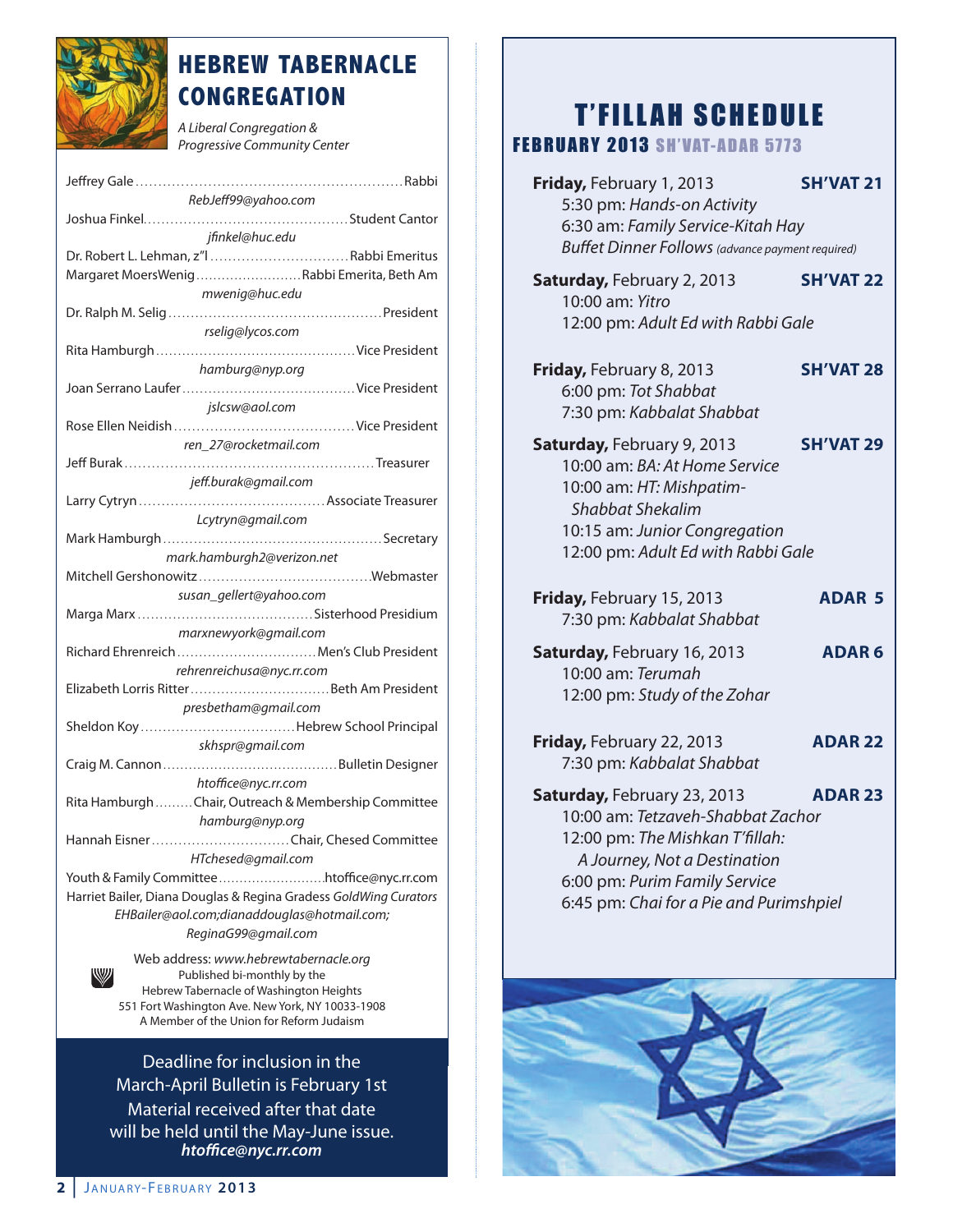### **RABBI'S Message**

### Continued from page 1

The second part of the service, from the Amida onwards, will feature melodies from the German tradition and will feature the organ. As a departure from normal practice on Shabbat mornings, both the Torah and Haphtarah portions will be chanted by capable members of our congregation. The major feature of this service will be the fact that I will be sharing the pulpit with Rabbi Maggie Wenig who continue to be a strong spiritual leader of the Beth Am community. She will be addressing the congregation that day.

I strongly encourage the broad spectrum of our congregation to support and warmly embrace this service. Constructive feedback will be welcomed. Shabbat Shirah, this year, gives us an opportunity to experience different musical and clergy styles within the same service. In the words of the psalmist,"Sing unto Adonoy, a new song!"



### Rummage Sale Brings in \$8000 – Best Year Yet!!!

**W** hether because it was closer to the holidays or<br> **W** because people were just in the mood to relax and shop, December seemed to be a good month to hold our annual Rummage Sale. It was our most successful to date, bringing in over \$8,000.00.

Many supportive volunteers spent hours at the Tabernacle setting up the donated goods so that the social hall rivaled Macy's in all its finery! At 10:00am, when the sale officially began, a crowd had already gathered and was picking out bargains galore. More volunteers roamed the room and offered help to the myriad of customers.

Our café was open, selling fresh baked goods, coffee, tea, and hot chocolate. Kudos to Grace Neidish and Ruth Wertheimer for manning the table for so many hours.

This year, we added two jewelry tables. Thank you to Clarice Hausman and Lilia Levin for donating the jewelry and their time to bring more cachet and cash to our sale.

Member, Darrell Goodman, donated brand new children's pajamas again. They make fabulous gifts and customers were quite happy to scoop them up at discounted prices. We still have some of the sets so if interested, get in touch with Ruth in the office and she will be happy to show you the remaining colors and sizes.

A wonderful tradition of the annual rummage sale continues. One devoted customer, and a member of our congregation, continues to be so impressed with our fund raising efforts at the rummage sale, she presented us with her yearly bountiful monetary gift again. This donation is in appreciation for what we do at HT and is allocated for maintenance of the building so we can continue to bring events to the community.

Speaking of community, this successful fund raiser could not have happened without the hard work, dedication, and endless hours offered by our devoted team of volunteers. Our community of volunteers was as varied as the merchandise! Sisterhood members, Hebrew School students and those in between! Members and non-members alike worked in tandem to make this a fun and profitable event. Enormous thanks to each and every one of you. Because of you we are the "talk of the town!"

Special thanks to Ruth Lilienstein and Susan Blum in the office, and our incredible movers and schleppers, William Ramos and Elvis Ortiz.

### **We certainly are the "best in the Heights!"**

Rose Ellen Neidish and Mike Klein, Rummage Sale Co-Chairs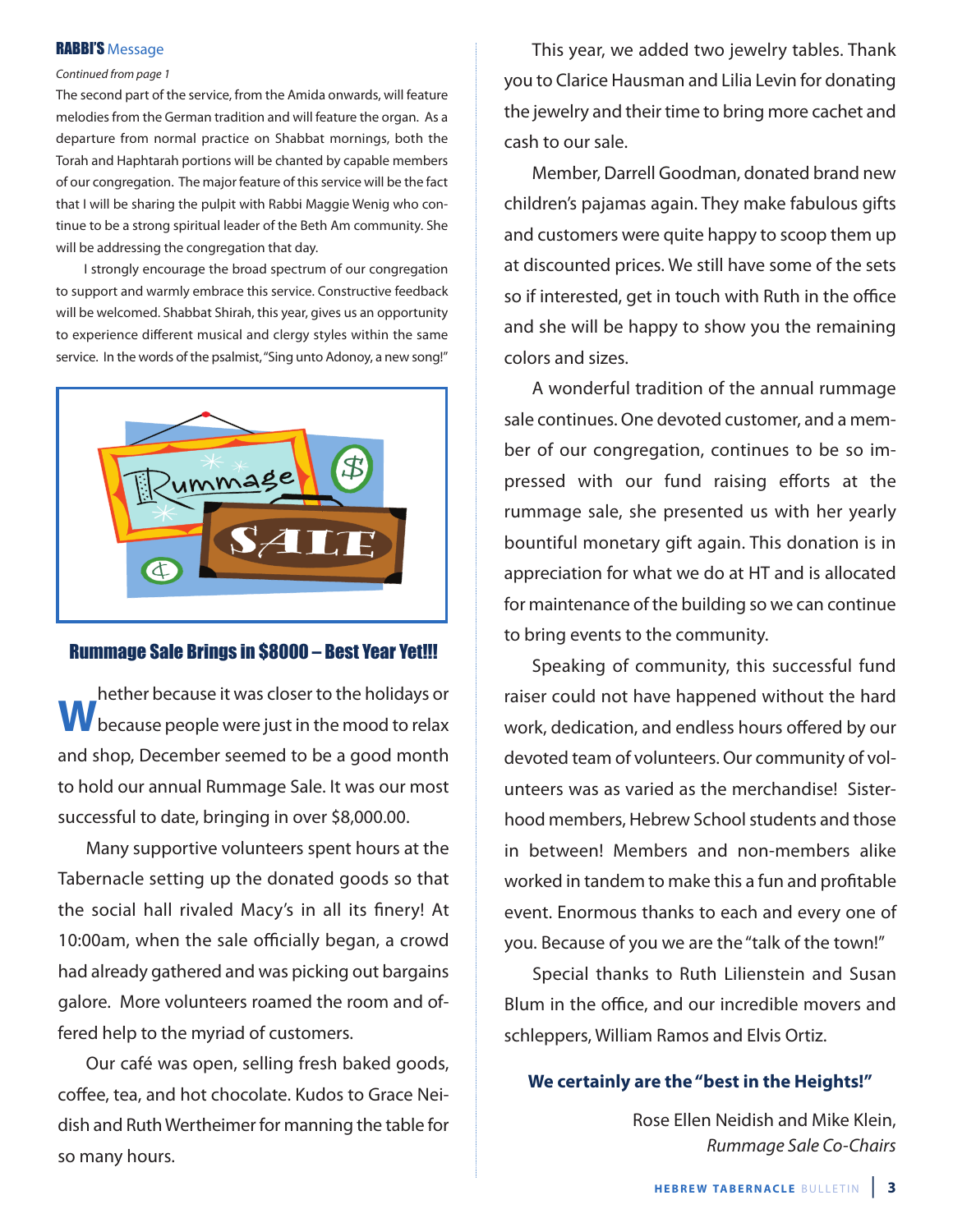# The Armin and Estelle Gold Gallery of the Hebrew Tabernacle welcomes MARGARET PEOT

JANUARY AND FEBRUARY, 2013

Artist's Opening Reception MONDAY, JANUARY 7, 2013 7:00 – 8:00 pm (Please note new day and time!)

### **ARTIST'S STATEMENT**

I am influenced and moved by physical and mythological cosmology drawings from different times and cultures that reveal different ideas about human beings' thoughts of our own importance in our universe: Heliocentric and geocentric maps, the Babylonian idea of a flat earth floating in infinite waters of chaos, The Haida myth of the Raven freeing beings in an oyster shell—who became the first humans and populated the earth.

This work represents the creation of a mythos by animals, a fantasy about creatures—groundhogs, birds, cephalopods—making images to codify their ideas of how their world was created: publishable and permanent, full of symbols.

This exhibit will be open to all from January through February, 2013. Please call the synagogue office to find out viewing hours for the Gold Gallery; 212-568-8304.

Some paintings may be for sale. Please discuss this with the artist. Hebrew Tabernacle receives a special donation from each purchase. *Meet our artist, Monday evening, January 7, 2013 from 7:00 to 8:00 pm*.





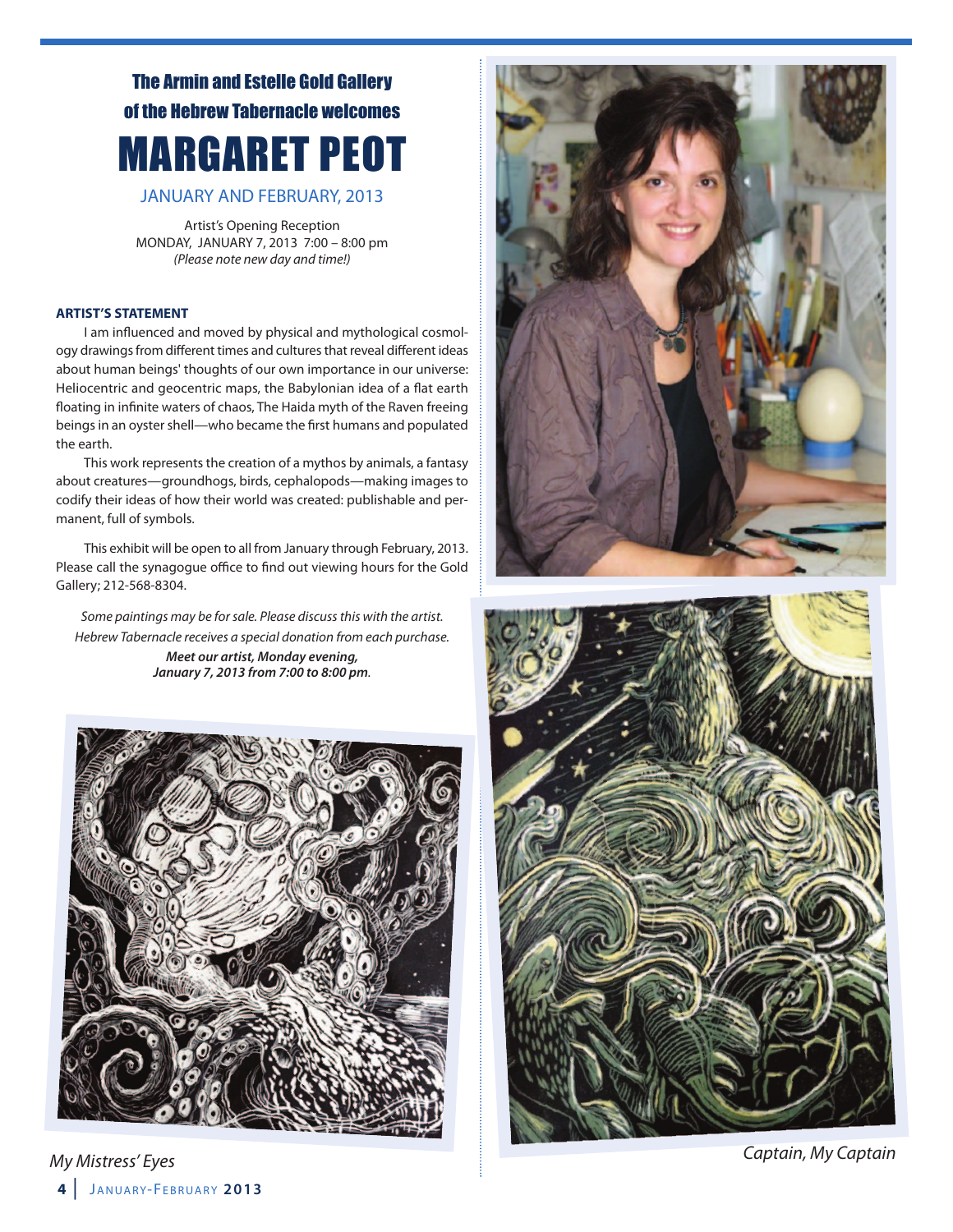### **WE GREATFULLY ACKNOWLEDGE THESE RECENT CONTRIBUTIONS:**

### **DONATION NAME MEMO**

**CANTOR'S DISCRETIONARY FUND**

received a donation from… Harriet Bailer

### **CLERGY ASSIST FUND**

received a donation from…

### **GENERAL FUND**

received a donation from…

Marcia Annenberg National Communistic Communistic Communistic Communistic Communistic Communistic Communistic<br>
Marcid & Ruth Austern National Communistic Communistic Communistic Communistic Communistic Communistic Commun<br>

Helen Benson Kol Nidre / Yiskor Donations Nuta Bery-Chmukh **Kollah Kol Nidre / Yiskor Donations** Kol Nidre / Yiskor Donations Herta Bloch Kol Nidre / Yiskor Donations Bernard R. Crystal North Communications and Review Month Communications of Kol Nidre / Yiskor Donations Andrew & Paula Loscocco DaSilva 
Kol Nidre / Yiskor Donations Diana Douglas Kol Nidre / Yiskor Donations

Arthur Eisner Kolley and The Matter of the Middle of Middle Arthur Eisner Kolley and The Middle of The Middle A

Hebrew Tabernacle Sisterhood to assist in covering clergy payroll costs

Laura Altschuler **In memory of Loni Lehman** Kol Nidre / Yiskor Donations Kol Nidre / Yiskor Donations Anonymous In memory of Phyllis Taylor Jeff & Marjorie Bauml **In memory of the Yahrzeit of Anton Bauml** In memory of the Yahrzeit of Anton Bauml In memory of the Yahrzeit of Julius Seligsberg Kol Nidre / Yiskor Donations Jerry & Ellen Bergman In memory of the Yahrzeit of Ilse Bergman and Ernest Bergman Kol Nidre / Yiskor Donations In honor of the Phyllis Luyken's very special Birthday In memory of Catherine Aberant Edith Edwards **Kollah Edwards** Kol Nidre / Yiskor Donations Permanently enter the name of Phyllis Taylor into the Book of Life, add her name to the Kaddiish list for one year and permanently add her name to the annual Yahrzeit List. Mario A. & Johanna J. Eisenberger **In Mario A. A. A. A. A. Eisenberger** In memory of the Yahrzeit of Hans Hermann In memory of our dearly departed Irene Lewis In memory of our dearly departed Hilde Blum In memory of our dearly departed Lonnie Lehman In memory of our dearly departed Lore Wittner In memory of our dearly departed Paula Wolff Shera Farkas **In memory of our dearly departed Irene Lewis**<br>
In memory of Hilde Blum<br>
In memory of Hilde Blum In memory of Hilde Blum In memory of Irene Lewis In memory of Loni Lehman In memory of our dearly departed Lore Wittner In memory of the Yahrzeit of Hans Sittenmann Kol Nidre / Yiskor Donations Michael Finkel **Kollars According to According the Collars According Michael Finkel According to According the Michael Street According Michael Street According to According the Michael Street According to According the Mi** Gertrude Frankel **The Community Community Community** Yizkor Donation in memory of Curt Frankel General operating support In memory of our beloved Loni Lehman Harry & Lotte Frolich **Kolly According to the Contract of Contract According Contract According Contract According Contract According Kol Nidre / Yiskor Donations** Barbara Futterman Kol Nidre / Yiskor Donations Lana Glaz Kol Nidre / Yiskor Donations Kol Nidre / Yiskor Donations Joel & Jean Goldstein **In memory of the Yahrzeits of Rae Fiber and Betty Myerson**<br>In memory of the Yahrzeits of Rae Fiber and Betty Myerson<br>Kol Nidre / Yiskor Donations Kol Nidre / Yiskor Donations Al and Rhea Goodman National Allen Communications (Kol Nidre / Yiskor Donations Milton Gottesman Nidre / Yiskor Donations Mark & Rita Hamburgh **In memory of the Yahrzeit of Selma Sarner** In memory of the Yahrzeit of Selma Sarner In memory of the Yahrzeit of Rochel Kleiner Kol Nidre / Yiskor Donations Ruth Hockley **In memory of the Yahrzeit of Friedel Heynemann**<br>In memory of the Yahrzeit of Siegfried Jonas In memory of the Yahrzeit of Siegfried Jonas In memory of the Yahrzeit of Paul S. Jonas Ernest Kahn In memory of the Yahrzeit of Morris Kahn Michael & Melanie Klein **In memory of Ilona Lehman** Kol Nidre / Yiskor Donations

Continued on page 6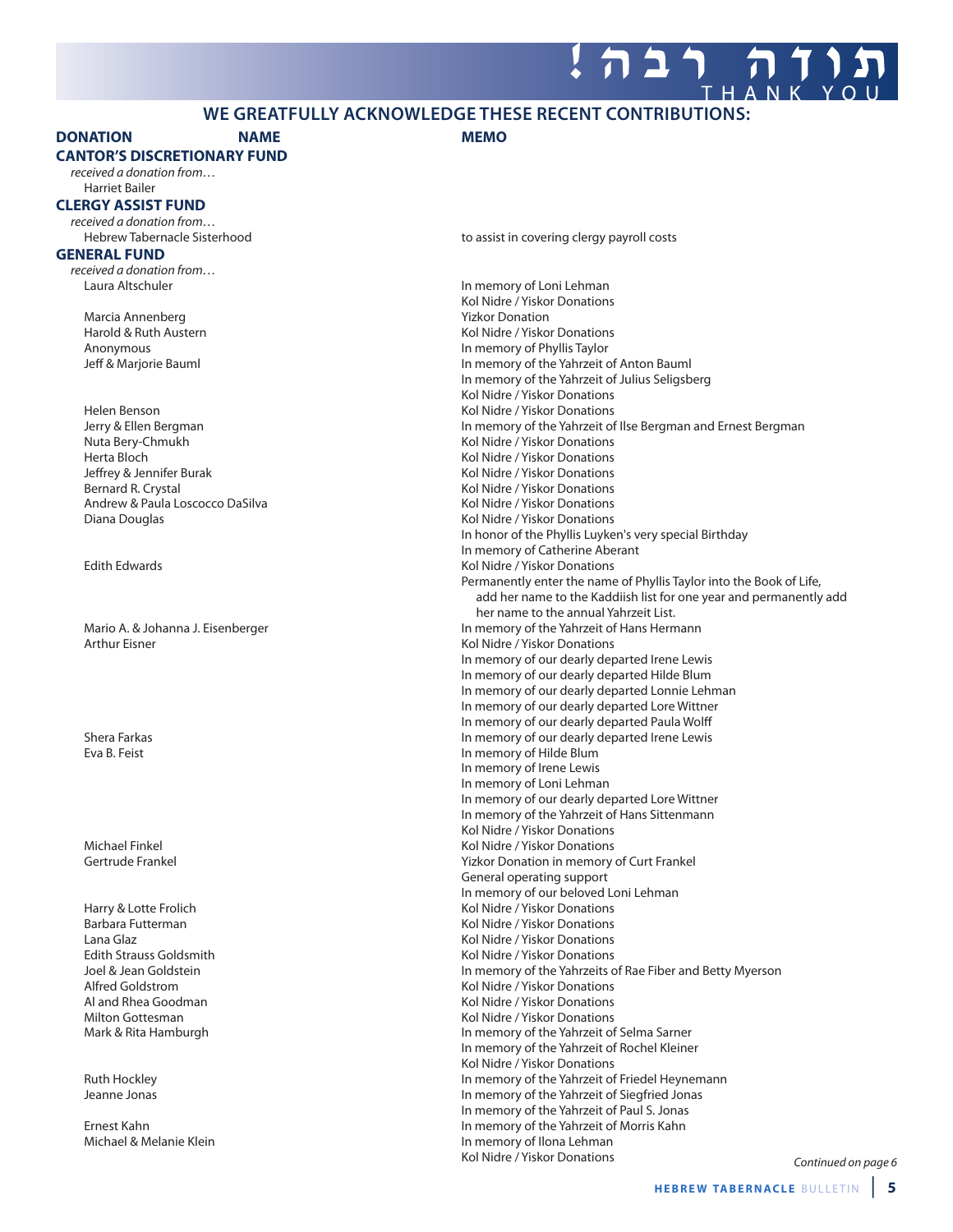

### DONATIONS

Continued from page 5 Paul & Sheila Klein Kol Nidre / Yiskor Donations

- Lore Reutlinger North Communications and Communications of the Middle Communications of Kol Nidre / Yiskor Donations Edith Rosenbaum and Edith Rosenbaum Captus Collections (Sabrielle & Theodore Rosenberg and Theodore Collection<br>
Cabrielle & Theodore Rosenberg and Collection Collections (Sabrielle & Theodore Rosenberg and Theodore Collec Rita Rosenthal **Rita Rosenthal** Communist Communist Communist Communist Communist Communist Communist Communist Communist Communist Communist Communist Communist Communist Communist Communist Communist Communist Communist
- Lt. Col. Walter & Mrs. Anita Stern Margot K. Stern Kol Nidre / Yiskor Donations<br>Margot K. Stern Kol Nidre / Yiskor Donations<br>Kol Nidre / Yiskor Donations

### **HEBREW SCHOOL SCHOLARSHIP FUND**

received a donation from… Rabbi Jeffrey Gale

### **PRINCIPAL'S DISCRETIONARY FUND**

received a donation from… Elise Cagan

### **RUMMAGE SALE**

received a donation from…

### **RABBI'S DISCRETIONARY FUND**

received a donation from… Harriet Bailer

### **SEDER FUND**

received a donation from…

### **SISTERHOOD**

received a donation from… Herta Bloch in memory of Lore Wittner

### Ernst and Sonya Hartog in memory of Loni Lehman Continued on page 7

Kol Nidre / Yiskor Donations Esther Land In memory of the Yahrzeit of Gerald Land Anneliese Lebrecht **In memory of the Yahrzeit of Walter Lebrecht**<br>In memory of the Yahrzeit of Walter Lebrecht<br>Kol Nidre / Yiskor Donations Kol Nidre / Yiskor Donations Sharon Lehman Kol Nidre / Yiskor Donations Rita Leopold Kol Nidre / Yiskor Donations Ruth Levi **In memory of Loni Lehman** Marga Marx **Mary 2008** Marga Marx 2008 Marga Marx 2008 March 2012 March 2012 March 2012 Mark Meyer<br>Mark Meyer 2012 Mark 2012 Mark 2012 Mark 2012 Mark 2012 Mark 2012 Mark 2013 Mark 2012 Mark 2013 Mark 2013 Mark In memory of the Yahrzeit of Otilie Meyer Lois Naftulin Kol Nidre / Yiskor Donations Stefani Nicole Negrin **In memory of our dearly departed Ilona Lehman** Rose Ellen Neidish Kol Nidre / Yiskor Donations Nina Nesher In memory of the Yahrzeit of Alyssa Brennan In memory of the Yahrzeit of Joan Brennan Kol Nidre / Yiskor Donations Hannelore Noe **In memory of the Yahrzeit of Hans Militzer** NORC at the University of Chicago **Donation for filling out a phone survey on institutions of worship** Donation for filling out a phone survey on institutions of worship Carol Pinsky **In memory of the Yahrzeit of Franziska Boas In memory of the Yahrzeit of Franziska Boas** Kol Nidre / Yiskor Donations Dr. Henry Regensteiner Kol Nidre / Yiskor Donations In memory of the Yahrzeit of Kurt Schickler In memory of the Yahrzeit of Ann Sonnenfeld Rudolph Steinhardt In memory of the Yahrzeit of Hannah Neuhaus Kol Nidre / Yiskor Donations Frank Stern **In memory of the Yahrzeit of Louise Stern**<br>In memory of the Yahrzeit of Louise Stern Lt. Col. Walter & Mrs. Anita Stern **In the Vistor College Act Act Act** Kol Nidre / Yiskor Donations Vera Strauss In memory of the Yahrzeit of Alice Katz Gary Thalheimer **In memory of the Yahrzeit of Martin Thalheimer** In memory of the Yahrzeit of Martin Thalheimer Kol Nidre / Yiskor Donations Kurt & Anita Vooss **Kolley Anita Vooss** Kol Nidre / Yiskor Donations Deborah Wallace The Communications of the Material Communications of the Material Communications of the Russia<br>The Ruth Westheimer The Communications of the Material Communications of the Ruth Communications of the Ruth C Dr. Ruth Westheimer Kol Nidre / Yiskor Donations In memory of the Yahrzeits of Hans & Berta Van Moelken In memory of the Yahrzeits of Dr. Eric & Marga Stoerger

Grace Neidish in appreciation of student participation at the December 14th Family Service

Bella Y. Bankoff **Ellen Accord Constructs Accord Accord Constructs** to honor Michael Klein and Rose Ellen Neidish: "Thank you to both of you for all of your very hard work!"

Gary Thalheimer **for Postage to mail the Seder Appeals letters** for Postage to mail the Seder Appeals letters

Helga I. Bodeen in memory of Loni Lehman Elise Cagan in memory of Hilde Blum Ellen Gross in memory of Irene Lewis in memory of Hilde Blum in memory of Loni Lehman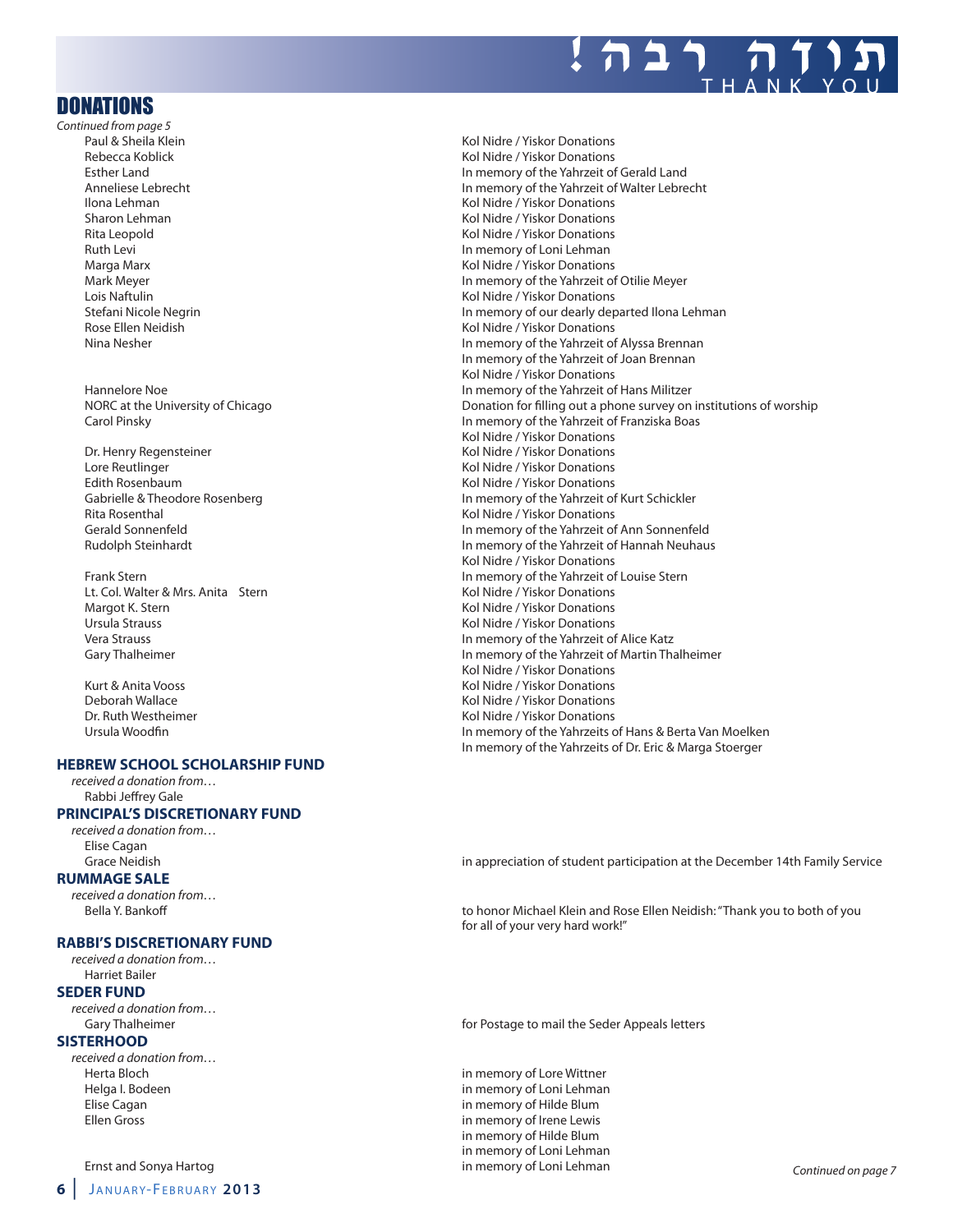## DONATIONS

Continued from page 6<br>Paul & Sheila Klein

### **TOT SHABBAT FUND**

received a donation from…

I wanted to send a brief **THANK YOU** to our congregational friends and family, especially my mother's "sisters" who were so emotionally supportive to my mom. Thanks for all the calls. You meant so much to her and she was saddened that she was too weak to call everyone back. I thank you for your support, encouraging words and the memories you shared with me as I continue to grieve her loss. – Sharon Lehman

**T**hroughout its history as a home for reformed Jewish worship in<br>northern Manhattan, the Hebrew Tabernacle has also functioned as a center for events, classes, and public forums in the Washington Heights/Inwood community. This year we added new programs to our long-standing offerings.

**Music Together** is now in its twelfth year of offering classes at



the Tabernacle. These weekly classes for infants, toddlers, preschoolers, and their parents or caregivers, are based on the premise that all children are musical and that parents & primary caregivers play a crucial role in activating a child's music development. The classes include songs, rhythmic rhymes and

movement, and instrument play activities that are developmentally

in memory of Irene Lewis and Hilde Blum in memory of Lore Wittner Erika Kramme in memory of Loni Lehman, Irene Lewis, and Hilde Blum Rita Leopold in memory of Loni Lehman, Irene Lewis, and Hilde Blum Shirley Levine in memory of Hilde Blum in memory of Loni Lehman in memory of Irene Lewis in memory of Lore Wittner Marga Marx in memory of Hilde Blum in memory of Loni Lehman in memory of Lore Wittner in memory of Irene Lewis Rose Ellen Neidish in memory of Lore Wittner Margot Oppenheimer in memory of Loni Lehman, Hilde Blum, and Lore Wittner Ellen Oppenheimer in memory of Herta Bloch's sister in memory of Hilde Blum in memory of Loni Lehman in memory of Herta Bloch's sister, Margot in memory of Lore Wittner Elizabeth Lorris Ritter in memory of Loni Lehman, Irene Lewis, Hilde Blum, and Lore Wittner Rita Rosenthal in memory of Hilde Blum in memory of Loni Lehman Dahlia Smerka **general donation** Rose Marie Spier **in Maria Bloch's sister, Margot Cherta Bloch's** sister, Margot<br>
Filinor Stein in memory of Hilde Blum. Loni Lehman. a in memory of Hilde Blum, Loni Lehman, and Lore Wittner Shirley Steiner in memory of Hilde Blum in memory of Loni Lehman in memory of Irene Lewis in memory of Lore Wittner Gary Thalheimer in memory of Loni Lehman, Irene Lewis, and Hilde Blum<br>Ruth Wertheimer in memory of Hilde Blum and Loni Lehman in memory of Hilde Blum and Loni Lehman

Dena Gittelman Tot Shabbat Services - 12/07/12 Holiday Fundraiser service Kennon Miller Tot Shabbat Services - 12/07/12 Holiday Fundraiser service Various Tot Shabbat Services - 12/07/12 Holiday Fundraiser service Julia Weisenberg Tot Shabbat Services - 12/07/12 Holiday Fundraiser service Tot Shabbat Services - 11/16/12 Dena Wolk Tot Shabbat Services - 12/07/12 Holiday Fundraiser service

The Sisterhood of the Hebrew Tabernacle mourns the loss of our members and friends **Irene Lewis Hilde Blum Loni Lehman ALL AROUND THE TABERNACLE FOR ALL AROUND THE TABERNACLE Age** -168

> appropriate for the children and easy for caregivers, regardless of their own musical ability.

> Yvonne Bill currently conducts the winter class at the Tabernacle. Yvonne, who holds an MA in vocal music from the Manhattan School of Music, discovered Music Together when she enrolled her own toddler son in a local class. She recognized the credibility and strength of the program and was further impressed that the music played is good! When Yvonne learned that the program was seeking more teachers she joined the staff, of which she has been part for about two years. For information about Music Together, and about special rates for Hebrew Tabernacle members, please contact Program Director Donetta Riley at pam@citykidsmusic.com.

> > Continued on page 10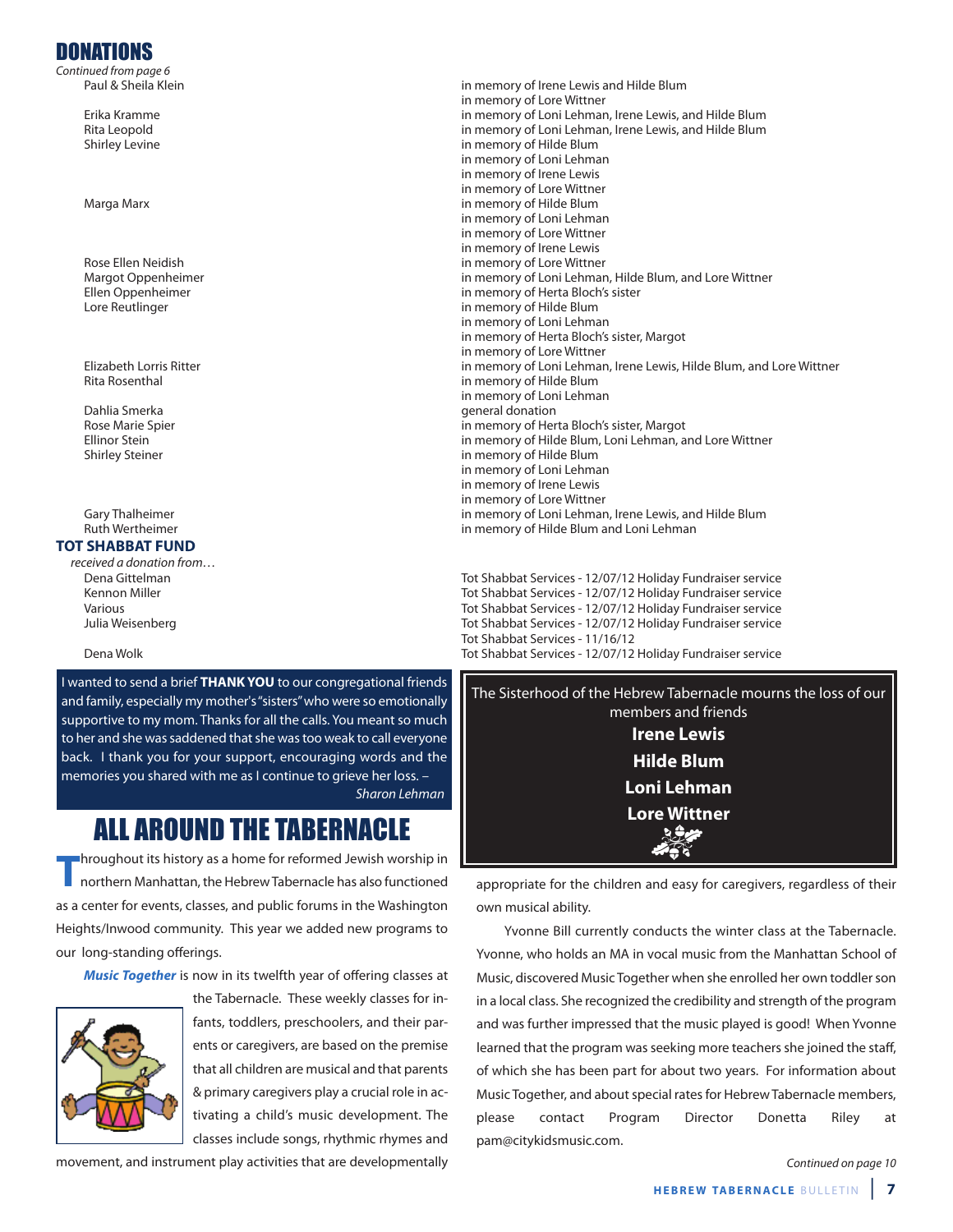### **IN MEMORIAM**

In grateful memory of the departed whose names are taken from the records of Hebrew Tabernacle and Beth Am and which appear on a separate weekly Yahrzeit list. It is our minhag to read Yahrzeit names at the Shabbat services following the date. **If you would like a name read,** please call the office in the preceding week.

### **YAHRZEIT LIST January 4 & 5**

Margarete Adler Nathan Thomas Austern Warner Baer Ruth Batt Carl Berney Gertrude Bloch Fred Bodenheimer Lucy P. Cahn Rochelle Cantor Sofie Cohen Caesar Cohn Ernst Damitt Jacob Dessauer Nora Frajer Leonard Friedland Grigori Glaz Inge Goodkind Bina Hamburger Frieda Hamburger-Schmer Daniel Hamelburger Robert Hyman Aaron Jacobs Laura Karlsruher Alice Katz Ludwig Katz Arthur L. King Charles Kluge Shirley Lesser Tillie Sneudaira Lesser Jennie S. Levy Hans Militzer Alfred Mortge Ruth Neumann Morris Newman Henry Oestreicher Oskar Pomper Elizabeth Rich Dagmar Rosenbaum Ascher Rosenbluth Susan Rosenfeld Sophia Ross Anna Saul Julius Schloss Belle Schoenwetter Therese Schwarz Gumpert Seide William Seideman Rose Silverman Minna Sommer Zita Stern Sonder Alex Sonnenfeld

Lena Spector Louise Stern Alice Stern-Peters Martin Thalheimer Selma Tobias Leopold Ullman Alice Weissman Monroe Wohlgemuth

### **January 11 & 12**

Isaac Acker Bessie Adler Alfred Bacharach Josef Bachenheimer Kurt Bachenheimer Charles Bargeski Hertha Baumblatt Sally Baumblatt Hortense Bender Samuel Berger Bella Bimberg Ludwig Dahlberg Glady Ebel Emma Eschelbacher Caroline Felsenthal Walter Frankel Isaac Gitsky Emanuel Glantz Samuel Golden Helen Graff Henry M. Harris Willi Heimann Josef W. Herzberg Joseph Hirschheimer Rudolph Kaufman Natalie Klein Ancel Land Philip Laufer Stephan Leopold Frieda Lesser Augusta Levy Leon Lewin Moritz Marx Pauline Morris Werner H. Norman Sidney C. Norris Thilo Nussbaum Jacob Oppenheimer Celia Perlman Hilde Pollack Ella Reiner Joseph Rosenthal Emma L. Samuels Sophie Waxman Shear Frieda Spaeth Max Steinberg Alfred Steiner Norman Steiner Max Teichner Ellen Wall Rudolf Waller Herman Weikersheimer Gretl Weil Julius Weinstein Louis Winkler

### **January 18 & 19**

Dr. Arthur Arndt Martin Baer Nellie Blum Julia Cahn Gerald Cappel Herman Cohen Leonie Damitt Milton Dostis Esther Engel Joseph Florsheim Max Florsheim Ida H. Fraade Irma Frankel Joseph Friedland Lilly Golub Felice Gould Hugo Gutmann Jeanne Hamburger Louis M. Hart Dr. Max Hofmann Sidney Jacobs Elsa L. Jonas Erna Kastan Gerda Katzenstein Leopold Kestenbaum Samuel Kirchheimer Adelheit Klingenstein Bill Leipzig Salomon Loewensberg Joseph Maculla Regina Mandelbaum Isidore Mannheim Heinz Marx Fred Mathes Tillie Michel Alexander Ockun Ruth Oppenheimer Lilly Porjesz Betty Rosenberg Sydney Rosenfeld Werner Rothenberg Clem Salmon Diane Carol Schnee Polina Schretski Dr. Solomon Schwartz Mary Seelig Sam Silverstein Hermine Simon Alice Sternheimer

Max Strauss Ruth Strauss Tillie Weiler Anna Wenig Fred Wolf

### **January 25 & 26**

Frieda Adam Kaethe Astor Louis Austern Cecile Bialos Daniel Bloch Simon Cohen Celia Farkas Richard Feist Martin Fleisher Flora Florsheim Sadie Forman Sidney Forscher Werner Frank Lina Froehlich Clara Fromm Erna H. Furst Bertha Gluck Sadie Gold Charlotte Hamburger Louis Herman John J. Hochstadter Gertrude S. Horowitz Max Kahn Morris Klein Felicia Kopydlowski Moses Krotosky Ariel 'Eric' Kruk Alice Levy Ursula Lichtenstein Alice Loewensberg Rabbi Meyer Machlis Dr. Leo Marquith Isadore Max Martha May Oswald H. Mayer Trude Melzer Ida Morgenroth Simon Moskowitz Jehuda Naor Emmy Newburger Kate Nordlinger Dr. Arthur Ollendorff Harry M. Osers Sigmund Rollman Rosalie Rosenbaum Elga Rosenfeld Friedelle Rothschild Manuel Saez Hans Samuel Anna Sedwitz Sarah Mode Sichel Reny Smerka Samuel Sommers Charles Sussman Continued on page 9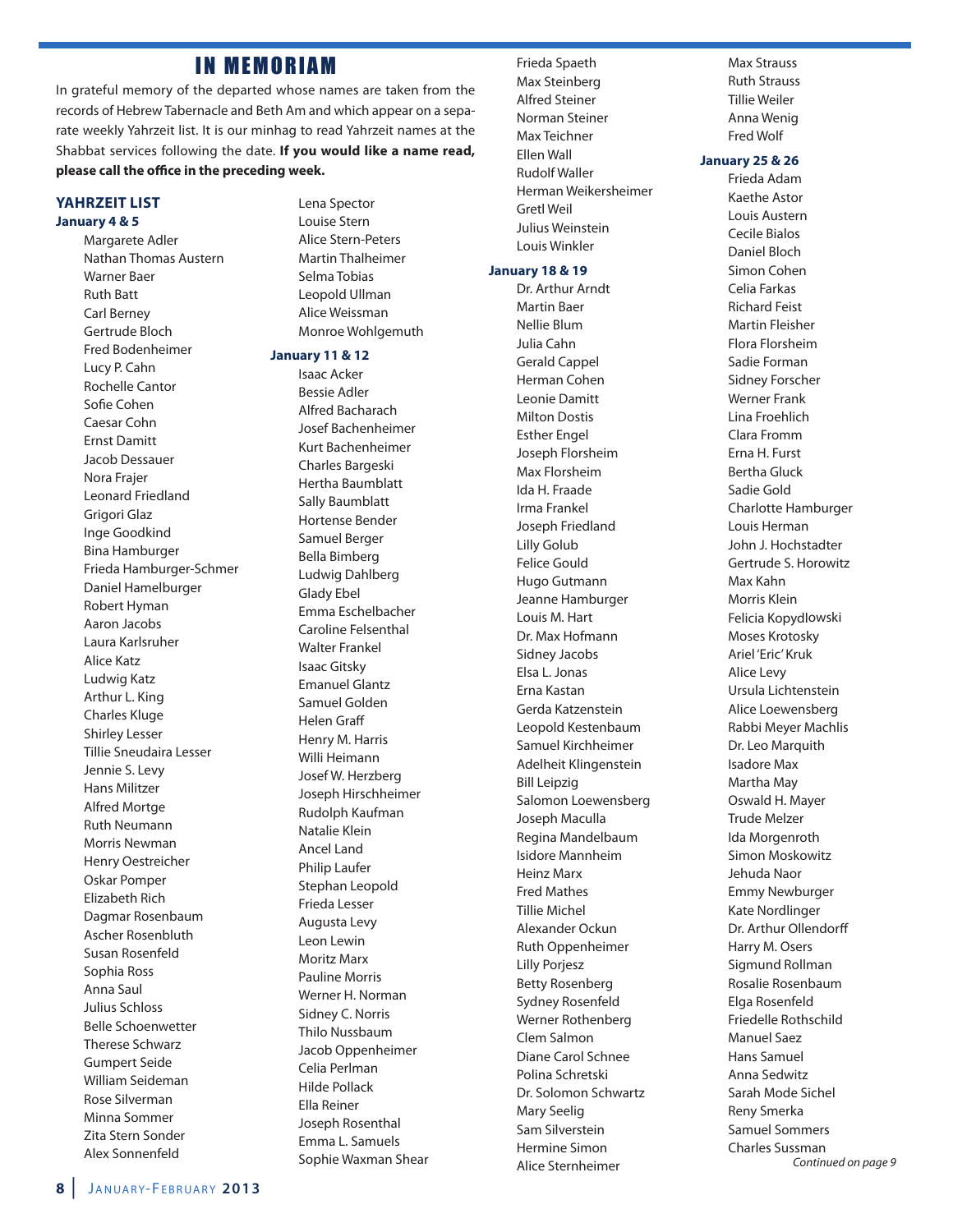### **YAHRZEIT**

Continued from page 8 Lotte Wahle Harry Wertheim Alfred Wurzinger

### **February 1 & 2**

Irwin J. Appel James Astor Herta Bachenheimer Amalie Barth Ruth Berger Joseph Blankenstein Sol Briskie Lieselotte Callman Edward Collin Erna Daniel Stella Daub Josef Eichenberg Frieda Fleishman Greta Friedman Adalbert L. Furst Sylvia Goldberg Walter Greenbaum Frank Gretzer Simon Gruenbaum Frieda Hanff Nathan Hausman Cecilia Hirsch Regina Hirsch Rhoda Jaffin Jenny Kahn Archie Kalmus Max Katz Kurt Kaufmann Hedwig Kesson Rafael Kohn Mordechai Kohon Susan Leopold Dora Levine Herbert Lichtstern Carola Loewenstein David Lowenthal Earl Mable Henry Maienthau Arthur Mayer Elfriede Meininger Paul Meyer Linda Diane Millett Hedwig Mortge Betty Moser Helen Moses Hermann Mueller Elsie Muller Rudolf Neuburg Herbert Neufeld Henry Phillips Witkie Remiz Ray Rosenfeld Louise Sanders

Rose Schwartz Walter Sondhelm Leopold Stiefel Ida Strauss Nathan Strauss Rose Strauss Erna Teichner Walter Tunick Rosa Uhlfelder Isidor Weil Carrie Weiler Betty C. Weis

### **February 8 & 9**

Rose Adler Doris Bader Julius Baer Iosif Barg Ruth Bargeski Leo Barth Walter Bassist Margaret Burckhardt Isaac E. Cohen Leah Coin Eva Davidoff Ida Dreifus Edward Felsenthal Julia Fleischer Herta Frank Klara Fried Moritz Gartner Frederick Gerber Else Godwin Steffie Goldmann Else Heart Albert Heimann Walter Horn Berthold Hutz Irma Isner Jerome Jacobs Frieda Kahn Katherine Karmel Herbert Katz Solomon Katz Anna Katzki Albert Kaufman Betty Kestenbaum Henry Kohlmann Paul A. Kohlmann Corinne Lauber Dr. Frederick B. Laufer Rose Levy Marta Lomner Bernice Lubich Jennie Malinoff Milton Marx Sophie Marx Elsie Monatt Samuel Morgenroth Frieda Moses

Richard Mueller Martin Neuhaus Abe Newman Else Newman Julio Ottenheimer Mark Pomper Irwin Reutlinger Ira Robinson Lenora Miller Robinson Eli Rosenberg Annie Rosenbluth Herbert Saalfeld Hannah Schaye Max Schuster William H. Schusterman Abraham Schwartz Lillian Schwartz Luise Seeman David Strauss Selma Strauss Joseph Stream Frieda Suran Helen B. Weisel Mary Moers Wenig

### **February 15 & 16**

Max Baender Emily Baker Hugo Baumgart Rae Bendheim Fred Brandon David Brickman Gerda Dittman Morris Duhan Robert Ehrlich Lucy Zobel Eliaser Hermann Englaender Lina Erle Sybille Francke Curt Frankel Amelia Fuld Frieda Goetz Max Goldmann Polly Grohs Lillian Gruberg Rosa Grunwald Fred H. Hamburger Rosalie Hart Harold Hersh Clementine Herz Ernest Hesse Matthew Jacobs Louis Joseph Julius Kaufmann David Klein David Lacob Joan Landauer Stefan Lauber Herbert Lichtstern Margo Lindauer

Hyman Mandelsberg Dr. Israel R. Margolies Alfred Mayer Ernestine Morris Emil Mortge Lou Myerson Abe Neuman Ida Neumark Marianne Romano Edith Rosenthal Leopold Roth Friederike Rubens Dr. Gerda Saul Paul Schiff Arthur Schulhafer Sarah Schweitzer William Smith Samuel Solow Jacob Steuerman Isidor M. Stutz Mary Unger Albert Weil Samuel Weitzenhoffer Max Wetzler Rosa Winkler Friedel Wollmeringer Ann Zizmor

### **February 22 & 23**

Helen F. Berg Charles Berger Max Bloch Anna Bloom Else Cohn Dorothy Davis William Davis Sari Dolinger Isaac Doniger Moritz Eberhardt Helen Eckstein Alice Eisenheimer Oscar Eisner Caroline Eppstein William Eston Fanny Flatauer Martin Fox Harriet Fuss Minnie Glauber Estelle Gold Rose Golden Teddy Graubard David Harris Louis Hart Max Heyman Lilly Heymann Bernard Hirsch Joel S. Hirschfeld Frieda W. Hochberger Leo Hochberger Continued on page 10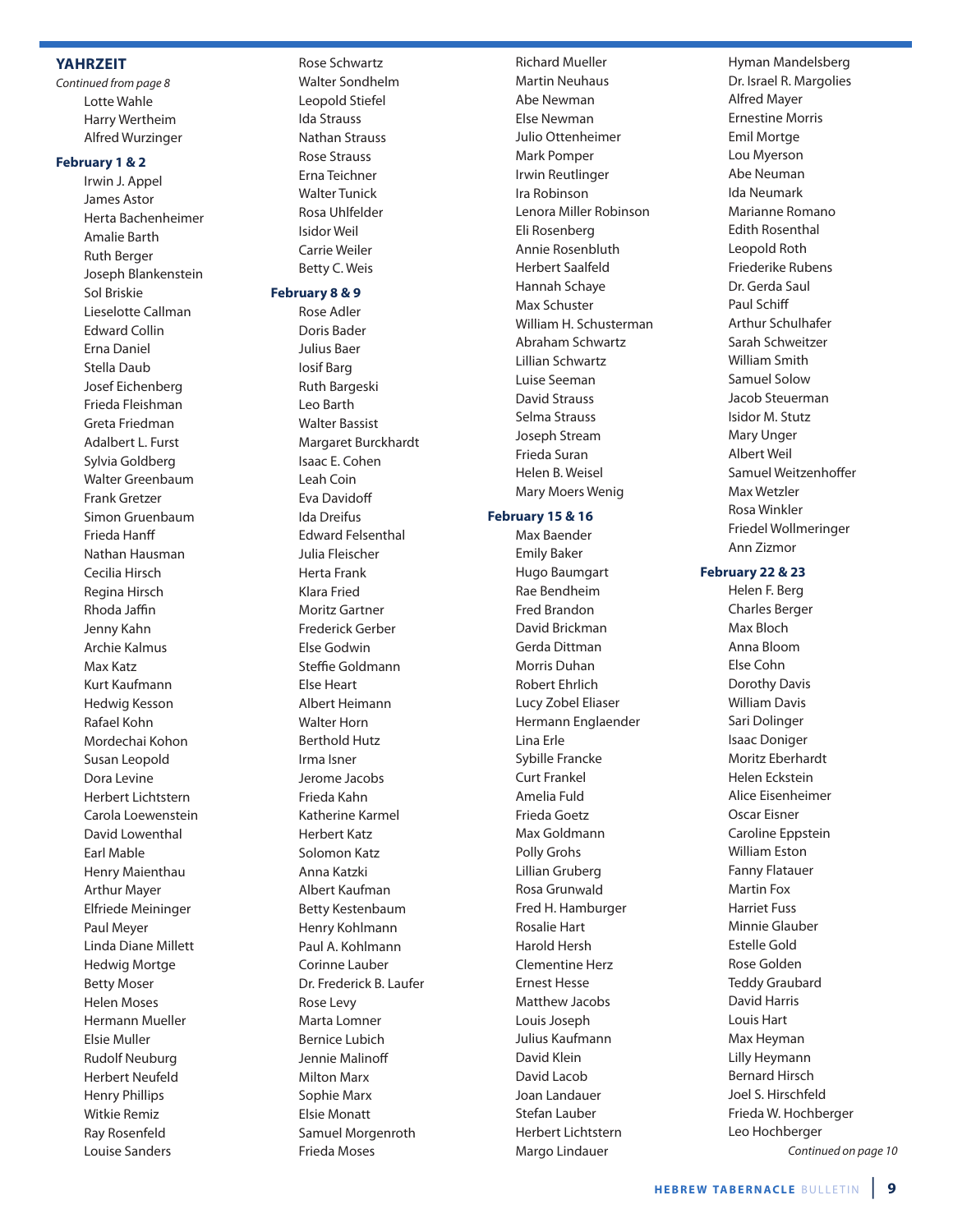### **YAHRZEIT**

Continued from page 9 Pauline Isaacs Siegmund Jaeger Anni Kastan Sgt. Edmund J. Klingenstein Ernest Landsberg Susan Kun Leddy Arthur Levy Leopold Levy Irma Loebmann Carrie Meyer Aron Gerson Muetz Judes Neuman Samuel Oberst Emily G. Pearson Bertha Philipp Julius Philipp Ruth Priest Pollitz Otto Porjesz Jeanie Rosenzveig Elsye R. Rothschild Arthur Saalfeld Paula Salzman Paul Schachter Norma Scharmaz Jennie Schwarzbaum Moritz Schwarzbaum Fannie Sofransky Fritz Strauss Jerome Vigushin Ida Weinschenck Philip Weinstat Bernice Zalkin

### **March 1 & 2**

Clara Arnstein Edward Baar Hilde Baer Ruth Berliner Hedda Blum Yettchen Cohn Moses David Millie Davis Moritz & Lydia Einstein Joseph Eschelbacher David Finkelstein Geoffrey Forscher Elsie Frank Joan Greenberg Freilich Sylvia Fried Adolph Gerson Gertrude Goldman Delphie Greenbaum Alfred Haas Nasha Hamlet Liselotte Hartmann Flora Hermann Sally Hermann Carrie Hertzog Simon Hirschfeld Cynthia Holcomb Hall Milton Hymes Ruth Jacobi

Leopold Kende Harry Kessler Herman Kestenbaum Isidore M. King Hannah Kirchheimer Clara Levin William Levitman Martha Light Mollie Linden Harriet Loeb Bettina Silver\* Lorris Sophie Malvin Eugene Marx Hertha Marx Sophie Mayer Grete Mosbacher Sigmund Muetz Irma Myers Gerda Nesselroth Amalia Neugarten Hermann Pomper Esther Rosenberg Henrietta Rothschild Simon Schachter Lia Scheidt Richard R. Scheidt Edward Sink Julius Sommer Peter Spivack Otto I. Stiefel Morris Strassburger Ludwig Suran Leon Walter Werner Weinberg Samuel Weingarten Anna Weisman Johanna Wiersch Justin Winter **Eric Wolff** Ernest A. Wolff

Julius Katzenstein

### All Around The Tabernacle

Continued from page 7

Recently the Tabernacle has also welcomed Music for Aardvarks, a Brooklyn-based, once-a-week class for toddlers, currently led at HT by instructor Paul Wyatt. During each session Paul plays the guitar and leads chil-



dren and adults in singing original Aardvarks music. The class incorporates a small amount of recorded music Paul finds its sing-along format to be an "excellent form of musical exposure for kids." Please contact 1- 800-507-2080 or info@MusicForBrooklyn.com for information about classes at the Tabernacle.

This fall we also had the privilege to host GIG (Get it Going), a class that met in twelve sessions, each offering a unique, organized physical workout to local teen girls. The program was developed by local pediatrician, Yolanda Eng, MD, who secured a funding grant and invested much time and planning in her goal to bring regular, fun, physical activity into the girls'lives. Dr. Eng, a medical professional well known to the Washington Heights Community, is deeply invested in such teen girls' health concerns as obesity, poor nutrition, self-esteem, and lack of access to physical fitness.



The program, led by a changing cast of dance, martial arts, and exercise instructors was a joy to watch and, according to the comments of teen participants, great fun to take part in.

— Ruth Lilienstein, Office Manager

**Thank you very much for your kind words, support, cards, donations and attending the memorial services in memory of Phyllis Taylor. It is greatly appreciated during this difficult time of mourning.**

**Melanie and Michael Klein**

# Protect Your Fa

**Have you made arrangements for your children in case of your death or incapacity?**

**A Will**

**A Trust**

**A Power of Attorney**

**MARK S. HAMBURGH,** Attorney at Law

**A Designation of Guardian**

### **I can work with you in doing this vital planning.**

450 Seventh Avenue, Suite 1308, New York, NY 10123-1308 • 212-947-0565 • mark.hamburgh2@verizon.net Residence: 200 Cabrini Boulevard, New York, NY 10033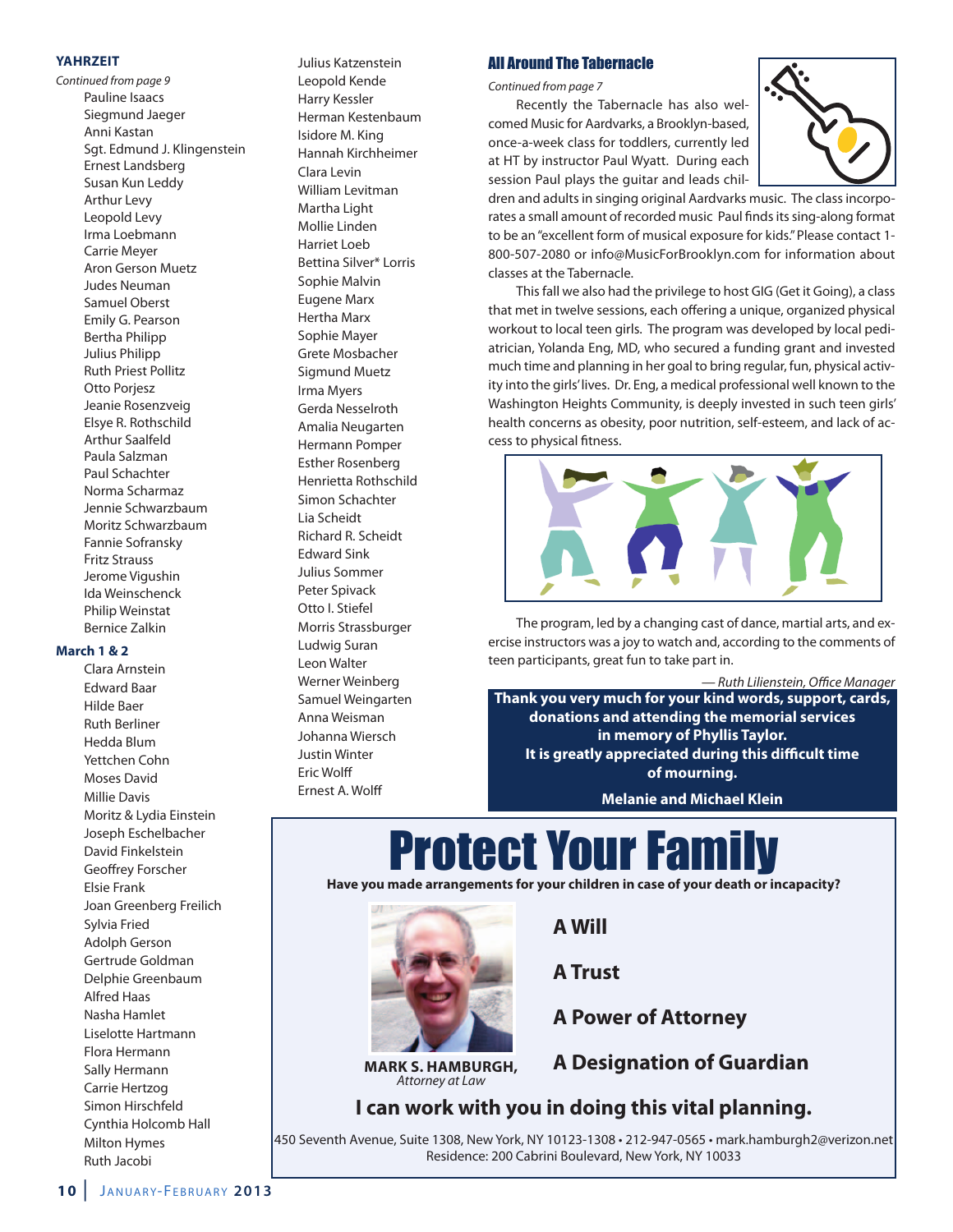## **JANUARY 2013 TEVET-SH'VAT 5773**

| <b>SUNDAY</b> |    | <b>MONDAY</b>                                                                                    | <b>TUESDAY</b> | <b>WEDNESDAY</b>                                                                                                    | <b>THURSDAY</b>                                     | <b>FRIDAY</b>                                                                                                          | <b>SATURDAY</b>                                                                                                                                  |
|---------------|----|--------------------------------------------------------------------------------------------------|----------------|---------------------------------------------------------------------------------------------------------------------|-----------------------------------------------------|------------------------------------------------------------------------------------------------------------------------|--------------------------------------------------------------------------------------------------------------------------------------------------|
|               |    |                                                                                                  | Tevet 19       | Tevet 20                                                                                                            | Tevet 21                                            | Tevet 22<br>6:00 pm: Tot Shabbat<br>7:30 pm: Kabbalat Shabbat                                                          | Tevet 23<br>10:00 am: Shemot<br>12:00 pm: Adult Ed with<br>Rabbi Gale                                                                            |
|               |    |                                                                                                  |                | $\overline{\mathbf{2}}$                                                                                             | 3                                                   |                                                                                                                        | ĸ<br>ы.                                                                                                                                          |
| Tevet 24      |    | Tevet 25<br>4:00 pm: Hebrew School<br>6:00 pm: Hebrew High<br>School<br>7:00 pm: Exercise Class  | Tevet 26       | Tevet 27<br>12:30 pm: Sisterhood<br>4:00 pm: Hebrew School                                                          | Tevet 28                                            | Tevet 29<br>6:30 pm: Family Service -<br>Kitah Dalet<br>7:30 pm:<br><b>Buffet Dinner</b><br>(advance payment required) | Sh'vat 1<br>10:00 am: Shemot<br>12:00 pm: Adult Ed with<br>Rabbi Gale                                                                            |
|               | 6  | ۰,                                                                                               | 8              | g                                                                                                                   | 10                                                  |                                                                                                                        | 12                                                                                                                                               |
| Sh'vat 2      |    | Sh'vat 3<br>4:00 pm: Hebrew School<br>6:00 pm: Kita Chet<br>7:00 pm: Exercise Class              | Sh'vat 4       | Sh'vat 5<br>12:30 pm: Sisterhood<br>4:00 pm: Hebrew School                                                          | Sh'vat 6                                            | Sh'vat 7<br>7:30 pm: Kabbalat Shabbat<br>(Lay Led)                                                                     | Sh'vat 8<br>10:00 am: Bo<br>12:00 pm: Study of the<br>Zohar                                                                                      |
|               | 13 | 14                                                                                               | 15             | 16                                                                                                                  | 17                                                  | 18                                                                                                                     | 19                                                                                                                                               |
| Sh'vat 9      |    | Sh'vat 10<br>7:00 pm: Exercise Class                                                             | Sh'vat 11      | Sh'vat 12<br>12:30 pm: Sisterhood<br>4:00 pm: Hebrew School<br>4:00 pm: Tu B'Shevat Seder<br>7:45 pm: Board Meeting | Sh'vat 13                                           | Sh'vat 14<br>7:30 pm: Kabbalat Shabbat                                                                                 | Sh'vat 15<br>10:00 am: Beshalach-Tu<br><b>B'Shvat-Shabbat Shira</b><br>12:00 pm: The Mishkan<br>T'fillah: A Journey:<br><b>Not A Destination</b> |
|               | 20 | 21                                                                                               | 22             | 23                                                                                                                  | 24                                                  | 25                                                                                                                     | 26                                                                                                                                               |
| Sh'vat 16     |    | Sh'vat 17<br>4:00 pm: Hebrew School<br>6:00 pm: Hebrew High<br>School<br>7:00 pm: Exercise Class | Sh'vat 18      | Sh'vat 19<br>12:30 pm: Sisterhood<br>4:00 pm: Hebrew School                                                         | Sh'vat 20<br>7:30 pm: Weekly Torah<br>Portion Study |                                                                                                                        |                                                                                                                                                  |
|               |    | 28                                                                                               | 29             | 30                                                                                                                  | đ                                                   |                                                                                                                        |                                                                                                                                                  |

## **FEBRUARY 2013 SH'VAT-ADAR 5773**

| <b>SUNDAY</b>                          | <b>MONDAY</b>                                                                                              | <b>TUESDAY</b> | <b>WEDNESDAY</b>                                                                                          | <b>THURSDAY</b>                                   | <b>FRIDAY</b>                                                                                                                                                                              | <b>SATURDAY</b>                                                                                                                                                                                                              |
|----------------------------------------|------------------------------------------------------------------------------------------------------------|----------------|-----------------------------------------------------------------------------------------------------------|---------------------------------------------------|--------------------------------------------------------------------------------------------------------------------------------------------------------------------------------------------|------------------------------------------------------------------------------------------------------------------------------------------------------------------------------------------------------------------------------|
|                                        |                                                                                                            |                |                                                                                                           |                                                   | Sh'vat 21<br><b>March-April</b><br><b>Bulletin Deadline</b><br>5:30 pm: Hands-on Activity<br>6:30 pm: Family Service -<br><b>Kitah Buffet Dinner follows</b><br>(advance payment required) | Sh'vat 22<br>10:00 am: Yitro<br>12:00 pm: Adult Ed with<br>Rabbi Gale<br>2                                                                                                                                                   |
| Sh'vat 23<br>3                         | Sh'vat 24<br>4:00 pm: Hebrew School<br>6:00 pm: Kita Chet<br>7:00 pm: Exercise Class<br>4                  | Sh'vat 25<br>5 | Sh'vat 26<br>12:30 pm: Sisterhood<br>4:00 pm: Hebrew School<br>6                                          | Sh'vat 27<br>7.                                   | Sh'vat 28<br>6:00 pm: Tot Shabbat<br>7:30 pm: Kabbalat Shabbat<br>8                                                                                                                        | Sh'vat 29<br>10:00 am: BA:<br>At Home Service<br>10:00 am: HT: Mishpatim-<br>Shabbat Shekalim<br>10:15 am: Jr. Congregation<br>12:00 pm: Adult Ed with<br>Rabbi Gale                                                         |
| Sh'vat 30                              | Adar 1<br>4:00 pm: Hebrew School<br>6:00 pm: Hebrew High<br>School<br>7:00 pm: Exercise Class              | Adar 2         | Adar 3<br>12:30 pm: Sisterhood<br>4:00 pm: Hebrew School<br>7:30 pm: Weekly Torah<br><b>Portion Study</b> | Adar 4<br>7:00 pm: WHFC: Nora's Will              | Adar 5<br>7:30 pm: Kabbalat Shabbat                                                                                                                                                        | Adar <sub>6</sub><br>10:00 am: Terumah<br>12:00 pm: Study of the<br>Zohar                                                                                                                                                    |
| 10                                     | 11                                                                                                         | 12             | 13                                                                                                        | 14                                                | 15                                                                                                                                                                                         | 16                                                                                                                                                                                                                           |
| Adar 7<br>17                           | Adar 8<br>7:00 pm: Exercise Class<br>18                                                                    | Adar 9<br>19   | Adar 10<br>12:30 pm: Sisterhood<br>20                                                                     | Adar 11<br>21                                     | Adar 12<br>7:30 pm: Kabbalat Shabbat<br>22                                                                                                                                                 | Adar 13<br><b>EREV PURIM</b><br>10:00 am: Tetzaveh-Shabbat<br>Zachor<br>12:00 pm: The Mishkan T'fillah:<br>A Journey: Not A Destination<br>6:00 pm: Purim Family Service<br>6:45 pm: Chai For A Pie and<br>ZJ<br>Purimshpiel |
| Adar 14<br>11:00 Am: Purim<br>Carnival | Adar 15<br><b>SHUSHAN PURIM</b><br>4:00 pm: Hebrew School<br>6:00 pm: Kita Chet<br>7:00 pm: Exercise Class | Adar 16        | Adar 17<br>12:30 pm: Sisterhood<br>4:00 pm: Hebrew School                                                 | Adar 18<br>7:30 pm: Weekly Torah<br>Portion Study |                                                                                                                                                                                            |                                                                                                                                                                                                                              |
| 24                                     | 25                                                                                                         | 26             |                                                                                                           | 28                                                |                                                                                                                                                                                            |                                                                                                                                                                                                                              |